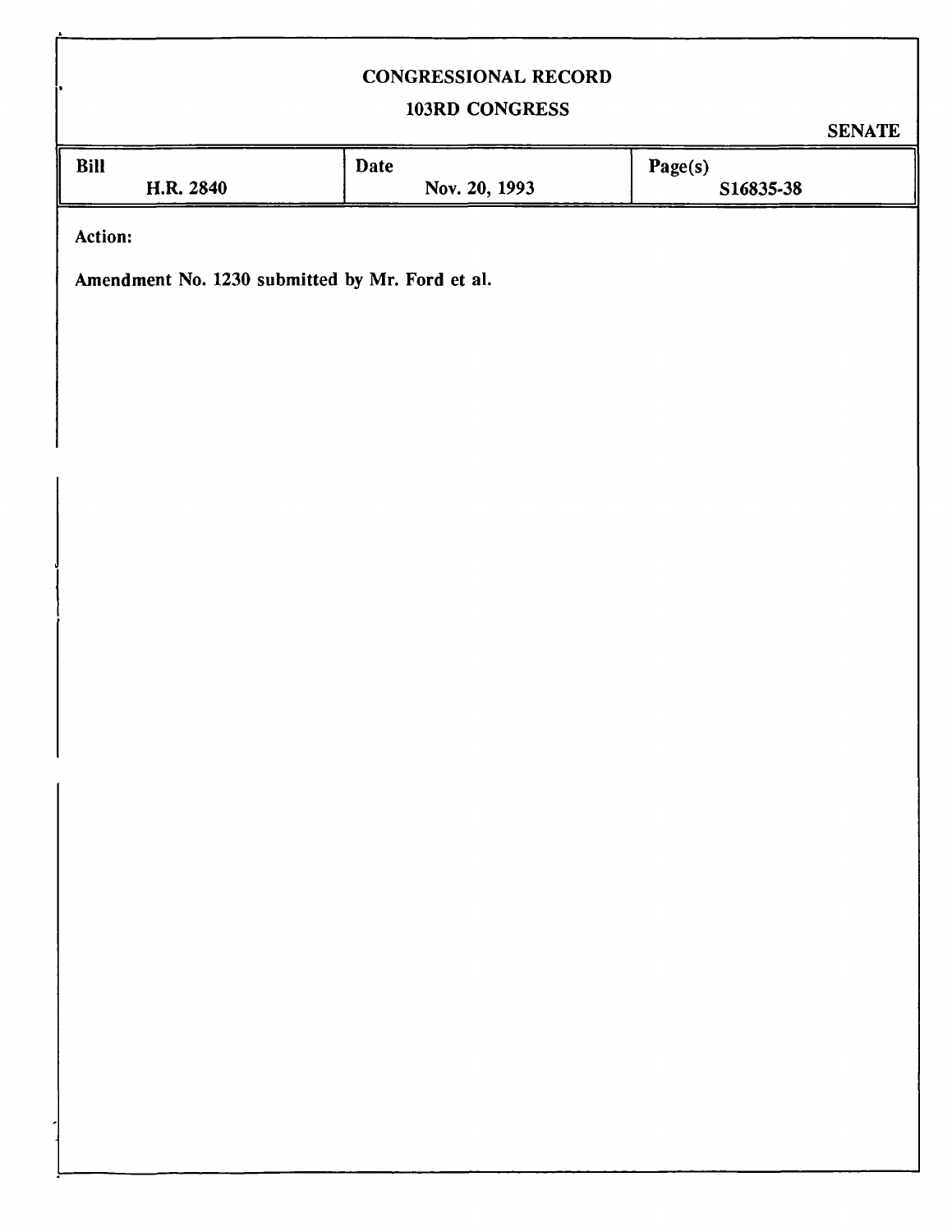(3) Subsection (b) is amended-

**(A) by inserting "PURroan.—" aftsr "(b)";**  (B) in the matter preceding paragraph (1), by striking "Tribunal" and inserting "copy**right arbitration royalty panels";** 

**(C) In paragraph (3>—** 

**(i) in subparagraph (A), by striking "Com-mission" and Inserting "copyright arbitration royalty panels":** 

(II) in subparagraph (B), by striking "Copy-<br> **right** Royalty Tribunal" and inserting **right Royalty Tribunal" and Inserting "copyright arbitration royalty panels"; and** 

**(III) in subparagraph (D) by adding "and"** 

**after the semloolon;** 

**(D) In paragraph (3)— (I) by striking "and 119(b)," and Inserting "119(b). and 1003,"; and** 

**(II) by striking the sentence beginning with "In determining" through "this title";** 

**and** 

**(E) by striking paragraph (4); -**

**(4) by amending subsection (c) to read as follows:** 

**"(c) RULWOS.—The Librarian of Congress, upon the recommendation of the Register of Copyrights, may, before a copyright arbitration royalty panel is convened, make any necessary procedural or evidentiary rulings that would apply to the proceedings conducted by Buch panel."; and** 

**(5) by adding at the end the following new subsection:** 

**"(d) ADMINISTRATIVE SUPPORT OF COPY-RiaHT ARBITRATION ROYALTY PANELS.—The Library of Congress, upon recommendation of the Register of Copyrights, shall provide the copyright arbitration royalty panels with the necessary administrative services related to proceedings under this chapter.".** 

**(b) MEMBERSHIP AND PROCEEDINGS.—Section 802 of title 17, United States Code, is amended to read as follows:** 

#### **"8802. Membership and proceeding! of copyright arbitration royalty panels**

**"(a) COMPOSITION OP COPYRIOHT ARBITRA-TION ROYALTY PANELS.—A copyright arbitra-tion royalty panel shall consist of 3 arbitrators selected by the Librarian of Congress pursuant to subsection (b).** 

**"(b) SELECTION OP ARBITRATION PANEL.— Mot later than 10 days after publication of a notice In the Federal Register Initiating an arbitration proceeding under section 803, and In accordance with procedures specified by the Register of Copyrights, the Librarian of Congress shall, upon the recommendation of the Register of Copyrights, select 2 arbitrators from lists provided by professional arbitration associations. Qualifications of the arbitrators shall Include experience In conducting arbitration proceedings and facilitating the resolution and settlement of disputes, and any qualifications which the Librarian of Congress, upon recommendation of the Register of Copyrights, shall adopt by regulation. The 2 arbitrators so selected shall, within 10 days after their selection, choose a third arbitrator from the same lists, who shall serve as the chairperson of the arbitrators. If such 2 arbitrators fall to agree upon the selection of a third arbitrator, the Librarian of Congress shall promptly select the third arbitrator. The Librarian of**  select the third arbitrator. The Librarian of Congress, upon recommendation of the Reg**regarding standards of conduct which shall**  regarding standards of conduct which sharp<br>govern arbitrators and the proceedings under

**"(c) ARBITRATION PROCEEDINOS.—Copyright arbitration royalty panels shall conduct arbitration proceedings, subject to subchapter II of chapter S of title 6, United States Code, for the purpose of making their determinations in carrying out the purposes set forth**  in section 801. The arbitration panels shall act on the basis of a fully dooumented writ**ten record, prior decisions of the Copyright**  **Royalty Trlbanal, prior copyright arbitration panel •etermlaattons, and rulings by the Librarian of Congress under section 801(c). Aay copyright owner who claims to be entitled to royalties under section 111, 116, or 119, or any Interested copyright party who claims to be entitled to royalties under section 1006, may submit relevant Information and proposals to the arbitration panels In proceedings applicable to such copyright owner or Interested copyright party, and any other person participating in arbitration proceedings may submit such relevant information and proposals to the arbitration panel conducting the proceedings. In ratemaking proceedings, the parties to the pro-ceedings shall bear the entire cost thereof in such manner and proportion as the arbitration panels shall direct. In distribution proceedings, the parties shall bear the cost In direct proportion to their share of the distribution.** 

**"(d) PROCEDURES.—Effective on the date of the enactment of the Copyright Royalty Tribunal Reform Act of 1993, the Librarian of Congress shall adopt the rules and regulations set forth in chapter 3 of title 37 of the Code of Federal Regulations to govern proceedings under this chapter. Such rules and regulations shall remain In effect unless and until the Librarian, upon recommendation of the Register of Copyrights, adopts supplemental or superseding regulations under subchapter n of chapter 5 of title S, United States Code.** 

**"(e) REPORT TO THE LIBRARIAN OP CON-GRESS.—Not later than 180 days after publication of the notice in the Federal Register Initiating an arbitration proceeding, the copyright arbitration royalty panel conducting the proceeding shall report to the Librarian of Congress Its determination concerning ths royalty fee or distribution of royalty fees, as the case may be. Such report shall be accompanied by the written record, and shall set forth the facts that the arbitration panel found relevant to its determination.** 

**"(0 ACTION BY LIBRARIAN OF CONORESS.— Within 60 days after receiving the report of a copyright arbitration royalty panel under subsection (e), the Librarian of Congress, upon the recommendation of the Register of Copyrights, shall adopt or reject the determination of the arbitration panel. The Librarian shall adopt the determination of the arbitration panel unless the Librarian finds that the determination is arbitrary or contrary to the applicable provisions of this title. If the Librarian rejects the determination of the arbitration panel, the Librarian shall, before the end of that 60-day period, and after full examination of the record created in the arbitration proceeding, issue an order setting the royalty fee or distribution of fees, as the case may be. The Librarian shall cause to be published in the Federal Register the determination of the arbitration panel, and the decision of the Librarian (including an order Issued under the preceding sentence). The Librarian shall also publicize such determination and decision in such other manner as the Librarian considers appropriate. The Librarian shall also make the report of the arbitration panel and the accompanying record available for public Inspection and copying.** 

**"(g) JUDICIAL REVIEW.—Any decision of the**  Librarian of Congress under subsection (f) **with respect to a determination of an arbitration panel may be appealed, by any aggrieved party who would be bound by the determination, to the United States Court of Appeals for the District of Columbia Circuit, within 30 days after the publication of the decision in the Federal Register. If no appeal Is broaght within each 80-day period, the decision of the Librarian to final, and the royalty fee or determination with respect to the** 

### **COPYRIGHT ROYALTY TRIBUNAL. REFORM ACT OF 1998**

#### **DECONCINI (AND OTHERS) AMENDMENT NO. 1230**

**Mr. FORD (for Mr. DECONCINI for himself, Mr. HATCH, and Mr. COHEN)**  proposed an amendment to the bill **(H.R. 2840) t o amend titl e 17, United**  States Code, to establish copyright arbitration royalty panels to replace the Copyright Royalty Tribunal, and for **other purposes; as follows:** 

**Strike oat all after the enacting clause and insert In lien thereof the following: SECTION 1. SHOBT TITLE.** 

**This Act may be cited as the "Copyright Royalty Tribunal Reform Act of 1993".** 

**SEC. 2. COPYRIGHT ARBITRATION ROYALTY PAN-ET.A.** 

**(a) ESTABLISHMENT AND PURPOSE.—Section 801 of title 17, United States Code, is amended as follows:** 

**(1) The section designation and heading are amended to read as follows:** 

**"5801. Copyright arbitration royalty panels Establishment and parposa".** 

**(2) Subsection (a) is amended to read as follows:** 

**"(a) ESTABLISHMENT.—The Librarian of Congress, upon tha reoommeodatton of tbs Register of Copyrights. U authorised to appoint and convene copyright arbitrattom royalty panels.".**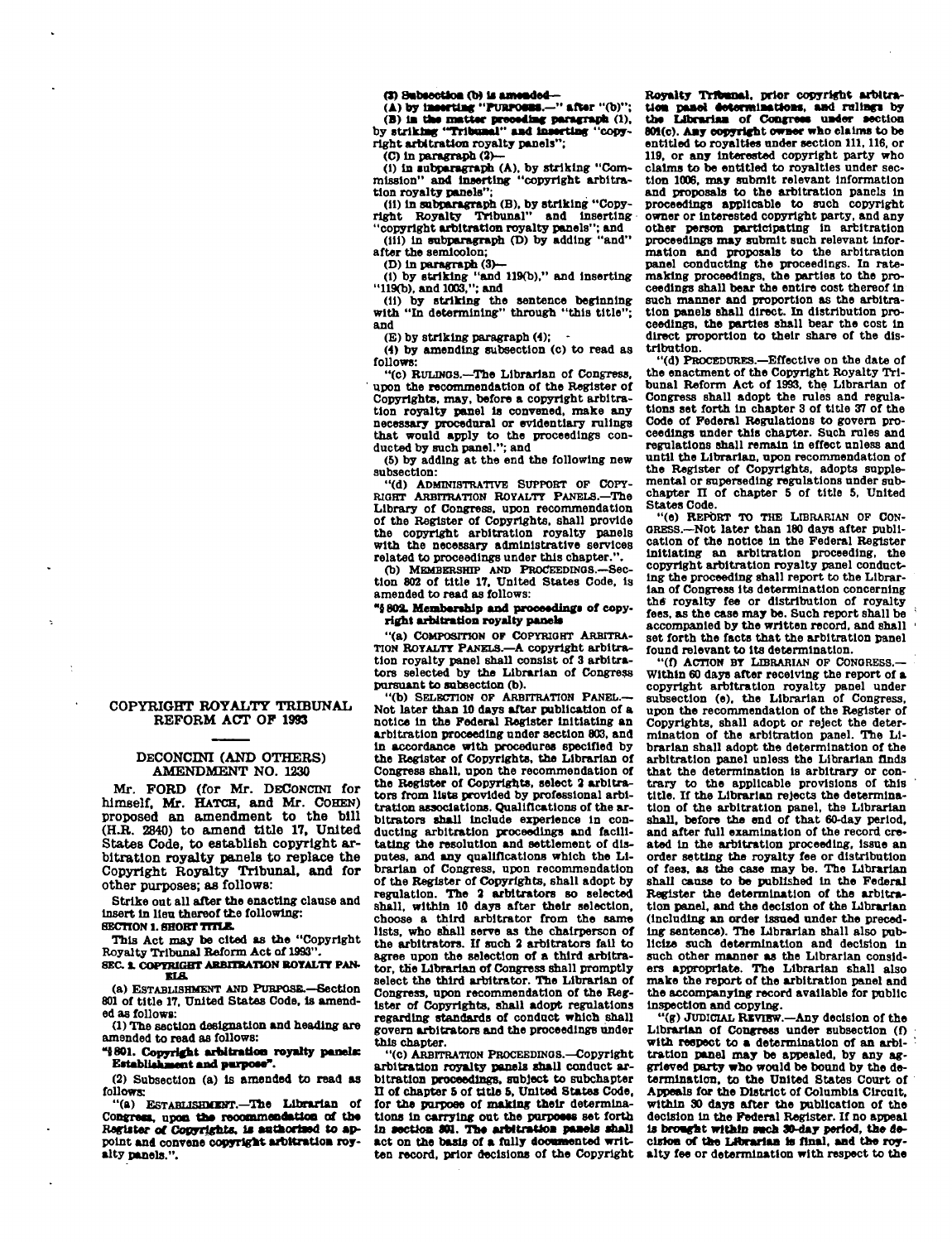distribution of fees, as the case may be, shall **take effect as set forth In the decision. The pendency of an appeal under this paragraph shall not relieve persons obligated to make royalty payments under sections 111. 116,116, 118. 119, or 1003 who would be affected by the determination on appeal to deposit the statement of account and royalty fees specified In those sections. The court shall have Jurisdiction to modify or vacate a decision of the Librarian only If It finds, on the basis of the record before the Librarian, that the Librarian acted In an arbitrary manner. If the court modifies the decision of the Librarian, the court shall have Jurisdiction to enter Its own determination with respect to the amount or distribution of royalty fees and costs, to order the repayment of any excess fees, and to order the payment of any underpaid fees, and the Interest pertaining respectively thereto, In accordance with Its final Judgment. The court may further vacate the decision of the arbitration panel and remand the case to the Librarian for arbitration proceedings in accordance with subsection (c).**<br>ceedings in accordance with subsection (c).

**"(1) DEDUCTION OF COSTS FROM ROYALTY FEES.—The Librarian of Congress and the Register of Copyrights may, to the extent not otherwise provided under this title, deduct from royalty fees deposited or collected under this title the reasonable costs Incurred by the Library of Congress and the Copyright Office under this chapter. Such deduction may be made before the fees are distributed to any copyright claimants. If no royalty pool exists from which their costs can be deducted, the Librarian of Congress and the Copyright Office may assess their reasonable costs directly to the parties to the most recent relevant arbitration proceeding.** 

**"(2) POSITIONS REQUIRED FOR ADMINISTRA-TION OF COMPULSORY LICENSINO.—Section 307 of the Legislative Branch Appropriations Act, 1994, shall not apply to employee positions In the Library of Congress that are required to be filled In order to carry out section 111, 115, 116, 118, or 119 or chapter 10.".** 

**(c) PROCEDURES OF THE TRIBUNAL.—Section 803 of title 17, United States Code, and the Item relating to such section In the table of sections at the beginning of chapter 8 of such title, are repealed.** 

**(d) INSTITUTION AND CONCLUSION OF PRO-CEEDINGS.—Section 804 of title 17, United States Code, Is amended as follows:** 

**(1) The section heading is amended to read as follows:** 

**"1803. Institution and conclusion of proceedings".** 

**(2) Subsection (a) Is amended to read as** 

**follows: "(a)(1) With respect to proceedings under** 

**section 801(b)(1) concerning the adjustment of royalty rates as provided In sections 115 and 116, and with respect to proceedings under subparagraphs (A) and (D) of section 801(b)(2), during the calendar years specified In the schedule set forth In paragraphs (2), (3), and (4), any owner or user of a copyrighted work whose royalty rates are specified by this title, established by the Copyright Royalty Tribunal before the date of the enactment of the Copyright Royalty Tribunal Reform Act of 1993, or established by a copyright arbitration royalty panel after such date of enactment, may file a petition with the Librarian of Congress declaring that the petitioner requests an adjustment of the rate. The Librarian of Congress shall, upon the recommendation of the Register of Copyrights, make a determination as to whether the petitioner has such a significant Interest in the royalty rate in which an adjustment is requested. If the Librarian determines that the petitioner has such a significant Interest, the Librarian shall cause no-** **tice of this determination, with the reasons therefor, to be published In the Federal Register, together with the notice of commencement of proceedings under this chapter.** 

**"(2) In proceedings under section 801(b)(2)(A) and (D). a petition described In paragraph (1) may be filed during 1995 and In each subsequent fifth calendar year.** 

**"(3) In proceedings under section 801(b)(1) concerning the adjustment of royalty rates as provided In section 116, a petition described In paragraph (1) may be filed In 1997 and in each subsequent tenth calendar year.** 

**"(4)(A) In proceedings under section 801(b)(1) concerning the adjustment of royalty rates as provided In section 116, a petition described in paragraph (1) may be filed at any time within 1 year after negotiated licenses authorized by section 116 are terminated or expire and are not replaced by subsequent agreements.** 

**"(B) If a negotiated license authorized by section 116 Is terminated or expires and Is not replaced by another such license agreement which provides permission to use a quantity of musical works not substantially smaller than the quantity of such works performed on ooln-operated phdnorecord players during the 1-year period ending March 1, 1989, the Librarian of Congress shall, upon, petition filed under paragraph (1) within 1 year after such termination or expiration, convene a copyright arbitration royalty panel. The arbitration panel shall promptly establish an Interim royalty rate or rates for the public performance by means of a coinoperated phonorecord player of non-dramatic musical works embodied In phonorecords which had been subject to the terminated or expired negotiated license agreement. Such rate or rates shall be the same as the last such rate or rates and shall remain in force until the conclusion of proceedings by the arbitration panel. In accordance with section 802, to adjust the royalty rates applicable to such works, or until superseded by a new negotiated license agreement, as provided In section 116(b).".** 

**(3) Subsection (b) is amended—** 

**(A) by striking "subclause" and Inserting '' subparagraph'';** 

**(B) by striking "Tribunal" the first place It appears and Inserting "Copyright Royalty Tribunal or the Librarian of Congress";** 

**(C) by striking "Tribunal" the second and third places It appears and Inserting "Librarian";** 

**(D) by striking "Tribunal" the last place It appears and Inserting "Copyright Royalty Tribunal or the Librarian of Congress"; and** 

**(E) by striking "(a)(2), above" and Inserting "subsection (a) of this section".** 

**(4) Subsection (c) is amended by striking "Tribunal" and Inserting "Librarian of Congress".** 

**(5) Subsection (d) Is amended'—** 

**(A) by striking "Chairman of the Tribu**and inserting "Librarian of Congress"; **and** 

**(B) by striking "determination by the Tribunal" and inserting "a determination". (6) Subsection (e) Is stricken out.** 

**(e) REPEAL.—Sections 805 through 810 of** 

**title 17, United States Code, are repealed. (0 CLERICAL AMENDMENT.—The table of** 

**sections for chapter 8 of title 17, United States Code, is amended to read as follows:** 

#### **-CHAPTER S-COPYRIGHT ROYALTY TRIBUNAL**

Sec.

**"801. Copyright arbitration royalty panels: establishment and purpose.** 

**"802. Membership and proceedings of copyright arbitration royalty panels.** 

**"803. Institution and conclusion of proceedings.".** 

**sec. a JUKEBOX LICENSES.**<br> **(a)** REPEAL OF COMPULSORY LICENSE.—Sec-**(a) REPEAL or COMPULSORY LICENSE.—Sec-tion 116 of title 17, United States Code, and the Item relating to section 116 In the table of sections at the beginning of chapter 1 of**  such title, are repealed.<br>
(b) NEGOTIATED LICENSES.-(1) Section 116A

**(b) NEGOTIATED LICENSES.—(1) Section 116A of title 17, United States Code, Is amended— (A) by redesignating such section as sec-**

**(B)** by striking subsection (b) and redesig-**(B) by striking subsection (b) and redesig-nating subsections (c) and (d) as subsections (b) and (c), respectively;** 

**(C) In subsection (bM2) (as so redesignated) by striking "Copyright Royalty Tribunal" each place It appears and inserting "Librarian of Congress";** 

**(D) in subsection (c) (as so redesignated)— (1) In the subsection caption by striking "ROYALTY TRIBUNAL" and inserting "ARBI-TRATION ROYALTY PANEL";** 

**(II) by striking "subsection (c)" and Insert-**

**ing "subsection (b)"; and (III) by striking "the Copyright Royalty Tribunal" and inserting "a copyright arbitration royalty panel"; and** 

**(E) by striking subsections (e), (0, and (g). (2) The table of sections at the beginning of chapter 1 of title 17, United States Code. Is amended by striking "116A" and Inserting ' "116".** 

**SEC. 4 PUBLIC BROADCASTING COMPULSORY LI-CENSE.** 

**Section 118 of title 17, United States Code, Is amended—** 

**(1) In subsection (b)—** 

**(A) by striking the first 2 sentences;** 

**(B) in the third sentence by striking "works specified by this subsection" and Inserting "published nondramatic musical works and published pictorial, graphic, and sculptural works";** 

**(C) In paragraph <1>—** 

**(I) In the first sentence by striking ", within one hundred and twenty days after publication of the notice specified In this subsection,"; and** 

(II) by striking "Copyright Royalty Tribu-<br>
nal" each place it appears and inserting "Lieach place it appears and inserting "Li**brarian of Congress";** 

**(D) In paragraph (2) by striking "Tribunal" and Inserting "Librarian of Congress";** 

**(E) In paragraph (3)—** 

**(I) by striking the first sentence and Inserting the following: "In the absence of li-cense agreements negotiated under paragraph (2), the Librarian of Congress shall, pursuant to chapter 8, convene a copyright arbitration royalty panel to determine and publish In the Federal Register a schedule of rates and terms which, subject to paragraph (2), shall be binding on all owners of copyright In works specified by this subsection and public broadcasting entities, regardless of whether such copyright owners have submitted proposals to the Librarian of Con**gress.

**(II) In the second sentence—** 

**(1) by striking "Copyright Royalty Tribunal" and inserting "copyright arbitration royalty panel"; and** 

**(II) by striking "clause (2) of this sub-section" and inserting "paragraph (2)"; and (ill) In the last sentence by striking "Copy-**

**right Royalty Tribunal" and Inserting "Librarian of Congress"; and** 

**(F) by striking paragraph (4);** 

**(2) In subsection (c)—** 

**(A) by striking "1982" and Inserting** *"lSSn";*  **and** 

**(B) by striking "Copyright Royalty Tribunal" and Inserting "Librarian of Congress";** 

**(3) In subsection (d)— (A) by striking "to the transitional provi-**

**sions of subsection (bX4), and"; (B) by striking "the Copyright Royalty Tribunal" and Inserting "a copyright arbitration royalty panel"; and**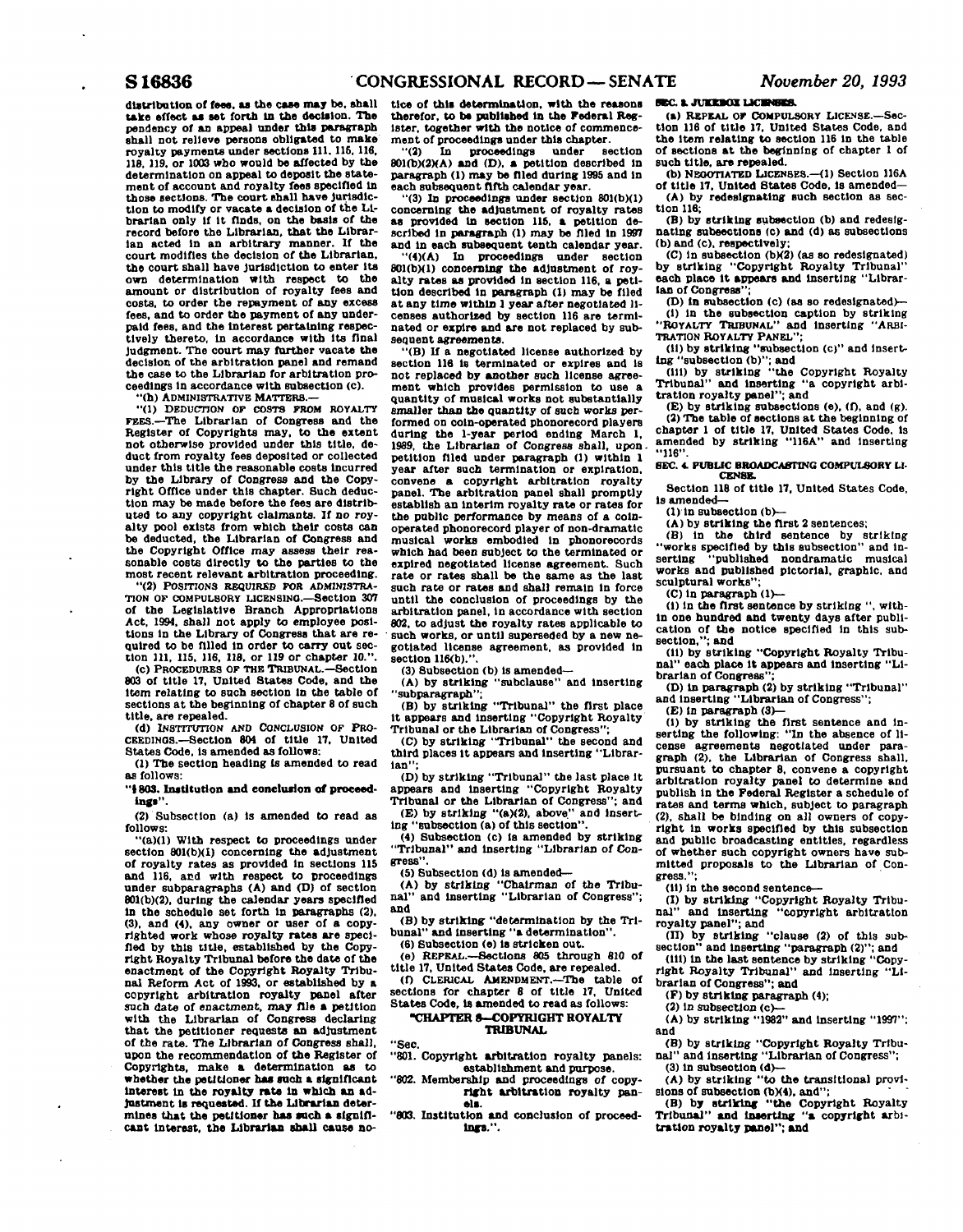## *November 20, 1993* **CONGRESSIONAL RECORD—SENATE S16837**

**(C) in paragraph\* (J) and (J) by striking "clause" each place It appears and Inserting "paragraph"; and** 

**(4) in subsection (g) by striking "clause" and inserting "paragraph".** 

**SEC. S. SECONDARY TBANBMISSION8 OF SUPER8TATIONB AND NETWORK STATIONS FOB PRIVATE HOME VIEWING.** 

**Section 119 of title 17, United States Code, is amended—** 

**(1) in subsection (b>—** 

**(A) In paragraph (1) by striking ", after consultation with the Copyright Royalty Tribunal," each place It appears;** 

**(B) in paragraph (2) by striking "Copyright Royalty Tribunal" and Inserting "Librarian of Congress";** 

**(C) In paragraph (3) by striking "Copyright Royalty Tribunal" and Inserting "Librarian of Congress"; and** 

**CD) in paragraph (4>—** 

**(1) by striking "Copyright Royalty Tribunal" each place it appears and inserting "Li-**

**brarian of Congress"; (11) by striking "Tribunal" each place it appears and Inserting "Librarian of Congress"; and** 

**(ill) in subparagraph (B) by striking "conduct a proceeding" in the last sentence and Inserting "convene a copyright arbitration royalty panel"; and** 

**(2) in subsection (c)—** 

**(A) in the subsection caption by striking**  "DETERMINATION" and inserting **MENT";** 

**(B) In paragraph (2) by striking "Copyright Royalty Tribunal" each place It appears and inserting "Librarian of Congress";** 

**(C) in paragraph (3)—** 

**(1) in subparagraph (A)— (I) by striking "Copyright Royalty Tribunal" and inserting "Librarian of Congress"; and** 

**(II) by striking the last sentence and In-serting the following: "Such arbitration proceeding shall be conducted under chapter 8.";** 

**(11) by striking subparagraphs (B) and (C); (ill) In subparagraph (D)—** 

**(I) by redesignating such subparagraph as subparagraph (B); and** 

**(H) by striking "Arbitration Panel" and Inserting "copyright arbitration royalty panel appointed under chapter 8";** 

**(lv) by striking subparagraphs (E) and (F); (v) by amending subparagraph (G) to read as follows:** 

**"(C) PERIOD DURINO WHICH DECISION OP AR-BITRATION PAKBL OB ORDER OP LIBRARIAN EF-FECTIVE.—The obligation to pay the royalty fse established under a determination which—** 

**"(1) is made by a copyright arbitration royalty panel in an arbitration proceeding under this paragraph and is adopted by the Librarian of Congress under section 802(e), or** 

**"(11) Is established by the Librarian of Congress under section 802(e),** 

**shall become effective as provided In section 802(f)."; and** 

**(vl) in subparagraph (H)—** 

**(I) by redesignating such subparagraph as** 

**subparagraph** *(DY,* **and (II) by striking "adopted or ordered under subparagraph (F)" and inserting "referred to in subparagraph (C)"; and** 

**(D) by striking paragraph (4).** 

**SEC. B. CONFORMING AMENDMENTS.** 

**(a) CABLB COMPULSORY LICENSE.—Section 111(d) of title 17, United States Code, Is amended as follows:** 

**(1) Paragraph (1) Is amended by striking ", after consultation with the Copyright Royalty Tribunal (If and when the Tribunal has**  been constituted)."

(2) Paragraph (1XA) is amended by striking

**", after consultation with the Copyright** 

**Royalty TTUMB»1 (if and whsa the Tribunal has been constituted),".** 

**(3) Paragraph (2) is amended by striking the second and third sentences and by Inserting the following: "All funds held by the Secretary of the Treasury shall be Invested In interest-bearing United States securities for later distribution with interest by the Librarian of Congress in the event no controversy over distribution exists, or by a copyright arbitration royalty panel In the event a controversy over such distribution**  exists."

**(4) Paragraph (4XA) is amended—** 

**(A) by striking "Copyright Royalty Tribunal" and Inserting "Librarian of Congress"; and** 

**(B) by striking "Tribunal" and inserting "Librarian of Congress".** 

**(5) Paragraph (4)(B) is amended to read as follows:** 

**"(B) After the first day of August of each year, the Librarian of Congress shall, upon the recommendation of the Register of Copyrights, determine whether there exists a controversy concerning the distribution of royalty fees. If the Librarian determines that no such controversy exists, the Librarian shall, after deducting reasonable administrative costs under this section, distribute such fees to the copyright owners entitled to such**  fees, or to their designated agents. If the Li**brarian finds the existence of a controversy, the Librarian shall, pursuant to chapter 8 of this title, convene a copyright arbitration royalty panel to determine the distribution of royalty fees.".** 

**(6) Paragraph (4XC) is amended by striking "Copyright Royalty Tribunal" and Inserting "Librarian of Congress".** 

**(b) AUDIO HOME RECORDINO ACT.—** 

**(1) ROYALTY PAYMENTS.—Section 1004(a)(3) of title 17, United States Code, is amended—** 

**(A) by striking "Copyright Royalty Tribunal" and inserting "Librarian of Congress";** 

**and (B) by striking "Tribunal" and inserting** 

**"Librarian of Congress".** 

**(2) DEPOSIT OF ROYALTY PAYMENTS.—Seotlon 1005 of title 17, United States Code, is amended by striking the last sentence.** 

(3) ENTITLEMENT TO ROYALTY PAYMENTS. **Section 1006(c) of title 17, United States Code, Is amended by striking "Copyright Royalty Tribunal" and inserting "Librarian of Congress shall convene a copyright arbitration royalty panel which".** 

(4) PROCEDURES FOR DISTRIBUTING ROYALTY **PAYMENTS.—Section 1007 of title 17, United**  States Code, is amended—<br>(A) in subsection (a)(1)—

**(A) In subsection (aXl>— (I) by striking "Copyright Royalty Tribunal" and Inserting "Librarian of Congress"; and** 

**(II) by striking "Tribunal" and inserting "Librarian of Congress";** 

(B) in subsection (b)-

**(I) by striking "Copyright Royalty Tribunal" and Inserting "Librarian of Congress"; and** 

**(II) by striking "Tribunal" each place it appears and inserting "Librarian of Congress"; and** 

**(C) in subsection (c>—** 

**(I) by striking the first sentence and inserting "If the Librarian of Congress finds the existence of a controversy, the Librarian shall, pursuant to chapter 8 of this title, convene a copyright arbitration royalty panel to determine the distribution of royalty payments.";** 

**(II) by striking "Tribunal" each place It appears and inserting "Librarian of Congress"; and** 

**(III) In the last sentence by striking "its**  reasonable administrative costs" and insert**ing "the reasonable administrative costs incurred by the Librarian".** 

**(5) ARBITRATION OF CERTAIN DISPUTES.— Section 1010 of title 17, United States Code, is amended—** 

**(A) in subsection (b)—** 

**(I) by striking "Copyright Royalty Tribunal" and inserting "Librarian of Congress"; and** 

**(II) by striking "Tribunal" each place It appears and Inserting "Librarian of Congress";** 

**(B) In subsection (e>—** 

**(I) in the subsection caption by striking "COPYRIOHT ROYALTY TRD3UNAL" and Inserting "LIBRARIAN OF CONORESS"; and** 

**(II) by striking "Copyright Royalty Tribunal" and Inserting "Librarian of Congress";** 

**(O in subsection (O— (I) In the subsection caption by striking** 

"COPYRIGHT ROYALTY TRIBUNAL" and insert**ing "LIBRARIAN OF CONORESS"; (II) by striking "Copyright Royalty Tribu-**

**nal" and Inserting "Librarian of Congress"; (ill) by striking "Tribunal" each place It** 

**appears and inserting "Librarian of Congress"; and** 

**(iv) in the third sentence by striking "Its" and inserting "the Librarian's"; and** 

**(D) In subsection (g)—** 

**(I) by striking "Copyright Royalty Tribunal" and inserting "Librarian of Congress"; (II) by striking "Tribunal's decision" and** 

**Inserting "decision of the Librarian of Congress"; and** 

**(III) by striking "Tribunal" each place it appears and inserting "Librarian of Con** $gress'$ .

**SEC. 7. EFFECTIVE DATE AND TRANSITION PRO-VTSIONa** 

**(a) IN GENERAL.—This Act and the amendments made by this Act shall take effect on the date of the enactment of this Act.** 

**(b) EFFECTIVENESS OF EXISTING RATES AND DISTRIBUTIONS.—All royalty rates and all determinations with respect to the proportionate division of compulsory license fees among copyright olalmants, whether made by the Copyright Royalty Tribunal, or by voluntary agreement, before the effective date set forth In subsection (a) shall remain in effect until modified by voluntary agreement or pursuant to the amendments made by this Act.** 

**(c) TRANSFER OF APPROPRIATIONS.—All unexpended balances of appropriations made to the Copyright Royalty Tribunal, as of the effective date of this Act, are transferred on such effective date to the Copyright Office for use by the Copyright Office for the purposes for which such appropriations were made.** 

**At the end of the bill add the following new section:** 

**SEC 8. LIMITATIONS ON PERFORMANCE OF LONGSHORE WORK BY ALIEN CREW-MEMBERS-ALASKA EXCEPTION.** 

**(a) ALASKA EXCEPTION.—Section 258 of the Immigration and Nationality Act (8 U.S.O. 1288) Is amended—** 

**(1) by redesignating subsection (d) as subsection (e); and** 

**(2) by inserting after subsection (c) the following new subsection:** 

**"(d) STATE OF ALASKA EXCEPTION.—(1) Subsection (a) shall not apply to a particular activity of longshore work at a particular location In the State of Alaska If an employer of alien crewmen has filed an attestation with the Secretary of Labor at least 30 days before the date of the first performance of the activity (or anytime up to 24 hours before the first performance of the activity, upon a showing that the employer could not have reasonably anticipated the need to Die an attestation for that location at that time) setting forth facts and evidence to show that—** 

**"(A) tbe employer will make a bona fids request for United States longshore workers who are qualified and available In sufficient**